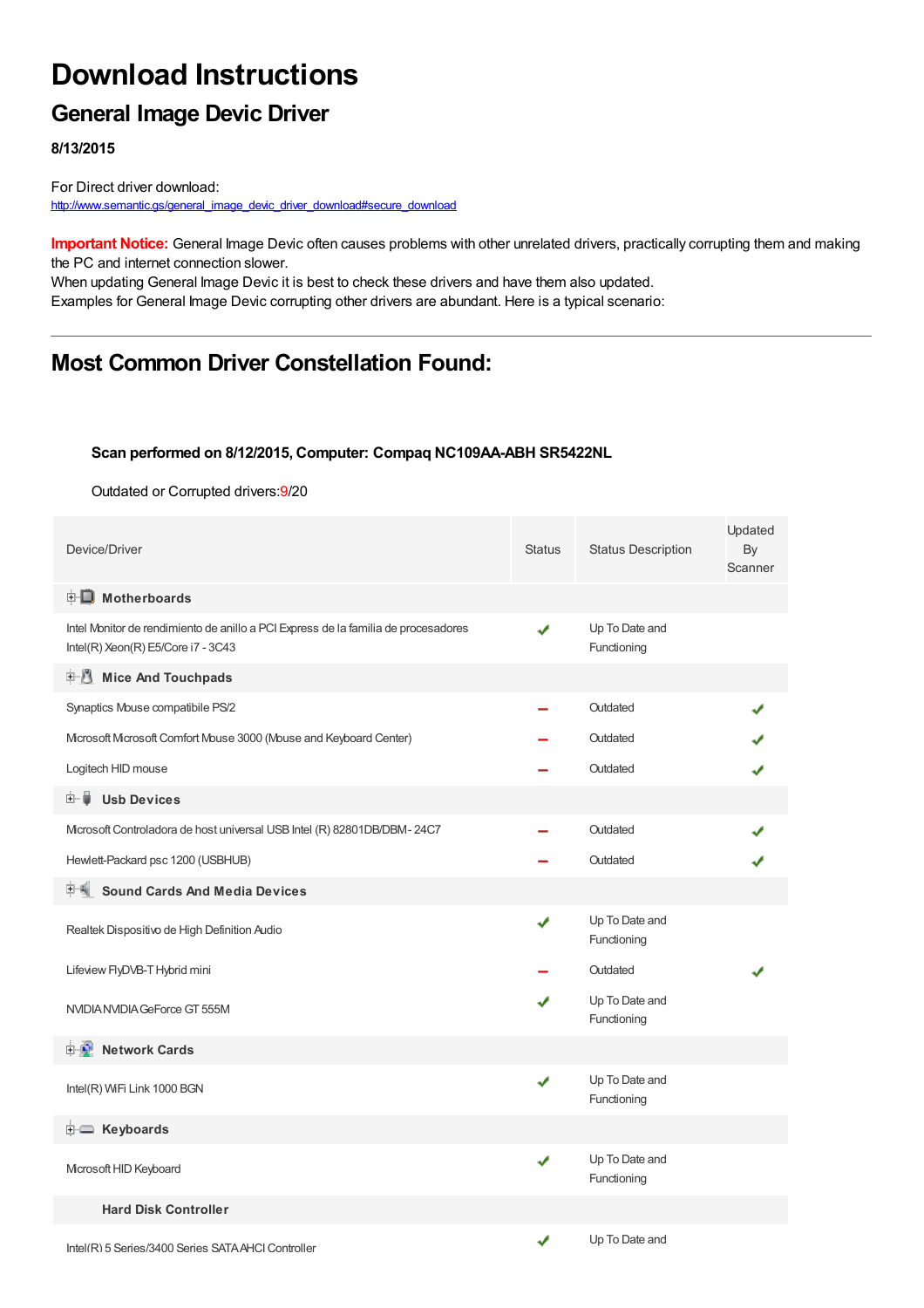|                                                                        |   | Functioning                         |  |
|------------------------------------------------------------------------|---|-------------------------------------|--|
| <b>E</b> Others                                                        |   |                                     |  |
| Intel Intel(r) AIM External Flat Panel Driver 3                        | ✔ | Up To Date and<br>Functioning       |  |
| Realtek Semiconduct Realtek PCIE CardReader                            |   | Up To Date and<br>Functioning       |  |
| <b>D</b> Cameras, Webcams And Scanners                                 |   |                                     |  |
| EPSON EPSON Stylus CX6400                                              | ✔ | Up To Date and<br>Functioning       |  |
| Video Cards                                                            |   |                                     |  |
| Intel Video Controller (VGA Compatible)                                | ✔ | Up To Date and<br>Functioning       |  |
| <b>E</b> Input Devices                                                 |   |                                     |  |
| Lenovo Lenovo 800dpi ScrollPoint Optical (HID)                         | Ø | Corrupted By General<br>Image Devic |  |
| <b>E-</b> Port Devices                                                 |   |                                     |  |
| Huawei Vodafone Mobile Broadband Secondary Port Modem (Huawei) (COM28) | Ø | Corrupted By General<br>Image Devic |  |
| <b>E</b> Monitors                                                      |   |                                     |  |
| Sony Digital Flat Panel (1024x768)                                     | ✔ | Up To Date and<br>Functioning       |  |
| <b>E-6</b> Mobile Phones And Portable Devices                          |   |                                     |  |
| <b>Acer NOKIA</b>                                                      | Ø | Corrupted By General<br>Image Devic |  |

## **General Image Devic Driver Models:**

| <b>Driver Model</b>                       | <b>Original</b><br><b>Upload Date</b> | Last<br><b>Modification</b> | <b>Driver File</b>                     | <b>File</b><br><b>Size</b> | <b>Most Compatible Computer</b><br><b>Model</b>                     | <b>Availabilty To</b><br><b>Scanner</b> |
|-------------------------------------------|---------------------------------------|-----------------------------|----------------------------------------|----------------------------|---------------------------------------------------------------------|-----------------------------------------|
| <b>General Image Devic</b><br>70626       | 1/23/2015                             | 8/7/2015                    | general_image_devic-<br>70626.exe      | 37kb                       | Lenovo ThinkPad Edge 13,                                            |                                         |
| <b>General Image Devic</b><br>3723        | 12/14/2014                            | 8/3/2015                    | general_image_devic-<br>3723.exe       |                            | 192kb Lenovo 6457WTU,                                               |                                         |
| <b>General Image Devic</b><br>1.11.11.147 | 9/2/2014                              | 8/6/2015                    | vh-1.11.11.147.exe                     |                            | 173kb NCR7457-3500-8801,                                            | ✔                                       |
| <b>General Image Devic</b><br>2222.1      | 8/14/2014                             | 8/6/2015                    | general_image_devic-<br>2222.1.exe     |                            | 153kb Packard Bell OneTwo L3851,                                    | ✔                                       |
| <b>General Image Devic</b><br>2682.1      | 8/9/2014                              | 8/8/2015                    | rv-2682.1.exe                          | 66kb                       | <b>ARLT Computer Produkte Quattro Power</b><br>Station GTX 550 SNB. | ✔                                       |
| <b>General Image Devic</b><br>B21.172.18  | 7/25/2014                             | 8/10/2015                   | general_image_devic-<br>b21.172.18.exe | 74kb                       | NCR 7457-3500-8801,                                                 |                                         |
| <b>General Image Devic</b><br>W1.1424     | 8/8/2014                              | 8/4/2015                    | wg-w1.1424.exe                         |                            | 79kb Acer TravelMate 8371,                                          | ✔                                       |
| <b>General Image Devic</b><br>1.1022.12   | 9/18/2014                             | 8/5/2015                    | general_image_devic-<br>1.1022.12.exe  |                            | 119kb NEC VERSAM350 NN942000802,                                    | J                                       |
| <b>General Image Devic</b><br>72043       | 1/31/2015                             | 8/3/2015                    | general_image_devic-<br>72043.exe      |                            | 103kb LGLW70-JJKG,                                                  |                                         |
| <b>General Image Devic</b><br>242.1       | 10/28/2014                            | 8/10/2015                   | general_image_devic-<br>242.1.exe      |                            | 122kb Dell Vostro 200.                                              | ✔                                       |
| <b>General Image Devic</b><br>2.13366     | 9/17/2014                             | 8/8/2015                    | general image devic-<br>2.13366.exe    |                            | 171kb Medion P8612.                                                 | ✔                                       |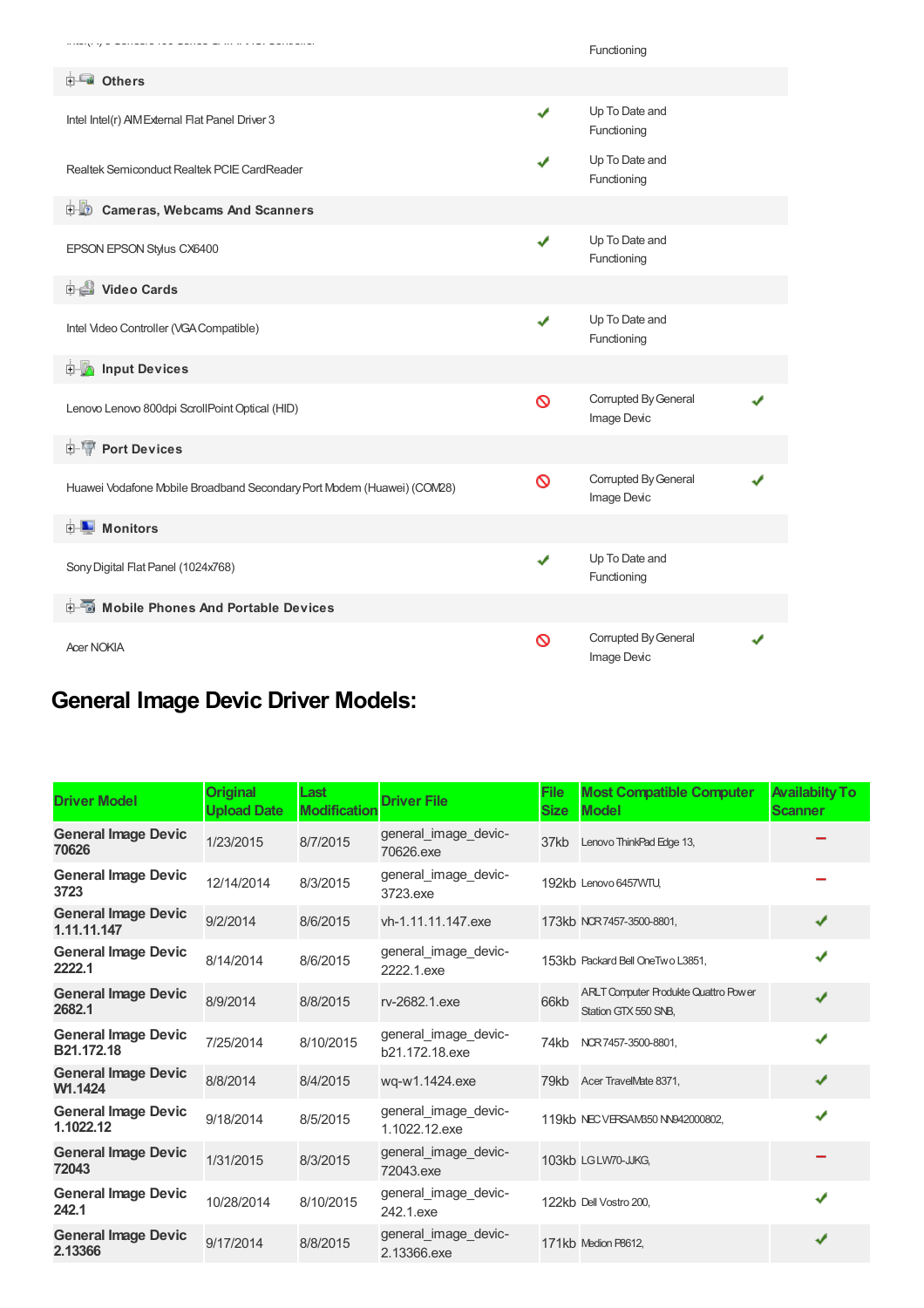| <b>General Image Devic</b><br>31.1642      | 10/24/2014 | 8/5/2015  | general_image_devic-<br>31.1642.exe      |      | 138kb Fujitsu FM/F53BDWS,                |   |
|--------------------------------------------|------------|-----------|------------------------------------------|------|------------------------------------------|---|
| <b>General Image Devic</b><br>2041.1       | 12/28/2014 | 8/1/2015  | general_image_devic-<br>2041.1.exe       | 87kb | Apple Macmini1,1,                        |   |
| <b>General Image Devic</b><br>O41.11.11.13 | 8/8/2014   | 7/31/2015 | general_image_devic-<br>o41.11.11.13.exe | 55kb | Panasonic CF-W8FWDAJS,                   | ✔ |
| <b>General Image Devic</b><br>402.129      | 7/24/2014  | 8/4/2015  | tawzxw-402.129.exe                       | 40kb | Matsonic MS9387E                         | ✔ |
| <b>General Image Devic</b><br>221.169      | 7/25/2014  | 8/9/2015  | general_image_devic-<br>221.169.exe      | 72kb | IBM622142A,                              | ✔ |
| <b>General Image Devic</b><br>Z31.11.169   | 9/15/2014  | 8/5/2015  | geqztsw-z31.11.169.exe                   |      | 110kb LG R410-L.A2BME8,                  | ✔ |
| <b>General Image Devic</b><br>2.103        | 11/12/2014 | 8/7/2015  | $-2.103$ .exe                            |      | 145kb NEC PC-LS350ES1KR                  | ✔ |
| <b>General Image Devic</b><br>8071.11.1    | 12/8/2014  | 8/7/2015  | general_image_devic-<br>8071.11.1.exe    |      | 202kb Packard Bell IMEDIA 14580 FR,      | ✔ |
| <b>General Image Devic</b><br>1.10398      | 2/5/2015   | 8/7/2015  | general image devic-<br>1.10398.exe      |      | 147kb Compaq Presario 5471EA 470030-395, | ✔ |
| <b>General Image Devic</b><br>3999         | 12/3/2014  | 8/7/2015  | general_image_devic-<br>3999.exe         | 97kb | <b>IBM ThinkCentre S50,</b>              | ✔ |
| <b>General Image Devic</b><br>1.13029      | 2/4/2015   | 8/7/2015  | general image devic-<br>1.13029.exe      |      | 181kb NEC PC-VY22XRXEAAFM,               | ✔ |
| <b>General Image Devic</b><br>322.182.1    | 2/4/2015   | 8/8/2015  | general image devic-<br>322.182.1.exe    |      | 44kb NECEASYNOTE PB47Q01806,             | ✔ |
| <b>General Image Devic</b><br>1.1302.19    | 9/24/2014  | 8/9/2015  | general_image_devic-<br>1.1302.19.exe    |      | 145kb Lenovo 209024U,                    | ✔ |
| <b>General Image Devic</b><br>R20629       | 10/14/2014 | 8/4/2015  | yhti-r20629.exe                          | 73kb | LG G1-223YA2,                            |   |
| <b>General Image Devic</b><br>S1.12339     | 11/30/2014 | 8/2/2015  | general_image_devic-<br>s1.12339.exe     | 77kb | Gigabyte G1.Snipe,                       | ✔ |
| <b>General Image Devic</b><br>2271.17      | 7/22/2014  | 8/5/2015  | wekdpe-2271.17.exe                       |      | 128kb IBM2668VM,                         |   |
| <b>General Image Devic</b><br>2292.11.1    | 1/9/2015   | 8/10/2015 | general image devic-<br>2292.11.1.exe    |      | 126kb Seneca PRO102698,                  | ✔ |
| <b>General Image Devic</b><br>E2.121.182.1 | 10/20/2014 | 8/7/2015  | general_image_devic-<br>e2.121.182.1.exe |      | 56kb Lenovo ThinkCentre A57,             |   |
| <b>General Image Devic</b><br>1.1644       | 8/11/2014  | 8/4/2015  | general image devic-<br>1.1644.exe       |      | 144kb ALFATRON SpA DN1010/M,             | ✔ |
| <b>General Image Devic</b><br>70704        | 8/17/2014  | 8/8/2015  | general_image_devic-<br>70704.exe        | 41kb | Sony VGN-FZ180U,                         | ✔ |
| <b>General Image Devic</b><br>2001.11.1    | 1/9/2015   | 8/3/2015  | general image devic-<br>2001.11.1.exe    | 30kb | NEC EASYNOTE PB37R00002,                 | ✔ |
| <b>General Image Devic</b><br>G82692       | 12/5/2014  | 8/9/2015  | $-g82692.\nexe$                          | 80kb | <b>NEC E6500,</b>                        | ✔ |
| <b>General Image Devic</b><br>21.1382      | 1/25/2015  | 8/9/2015  | general_image_devic-<br>21.1382.exe      | 29kb | MSI MS-6508,                             | ✔ |
| <b>General Image Devic</b><br>J22738       | 7/25/2014  | 8/9/2015  | $-i22738$ .exe                           |      | 110kb Positivo POS-EC945AL,              | ✔ |
| <b>General Image Devic</b><br>R721.11.17   | 12/21/2014 | 8/5/2015  | general_image_devic-<br>r721.11.17.exe   |      | 52kb Sony VGN-FW17GU H,                  | ✔ |
| <b>General Image Devic</b><br>T40347       | 12/8/2014  | 8/2/2015  | general_image_devic-<br>t40347.exe       |      | 215kb TYAN S2895,                        |   |
| <b>General Image Devic</b><br>22842.1      | 8/7/2014   | 8/2/2015  | opib-22842.1.exe                         |      | 133kb IBM6792GGU,                        | ✔ |
| <b>General Image Devic</b><br>22.179       | 9/27/2014  | 8/4/2015  | general_image_devic-<br>22.179.exe       |      | 38kb HPKX614AA-B1A a6502.g,              | ✔ |
| <b>General Image Devic</b><br>G71.1292.1   | 1/11/2015  | 8/2/2015  | general_image_devic-<br>g71.1292.1.exe   |      | 175kb Acer Aspire 1825PT,                | ✔ |
| <b>General Image Devic</b><br>M2.12791.1   | 1/3/2015   | 8/8/2015  | general_image_devic-<br>m2.12791.1.exe   |      | 117kb Sony VPCY119FJ,                    | ✔ |
| <b>General Image Devic</b>                 | 1/1/2015   | R/7/9015  | general_image_devic-                     |      | 71kh I ANVO RA57\NK\N                    | ✔ |